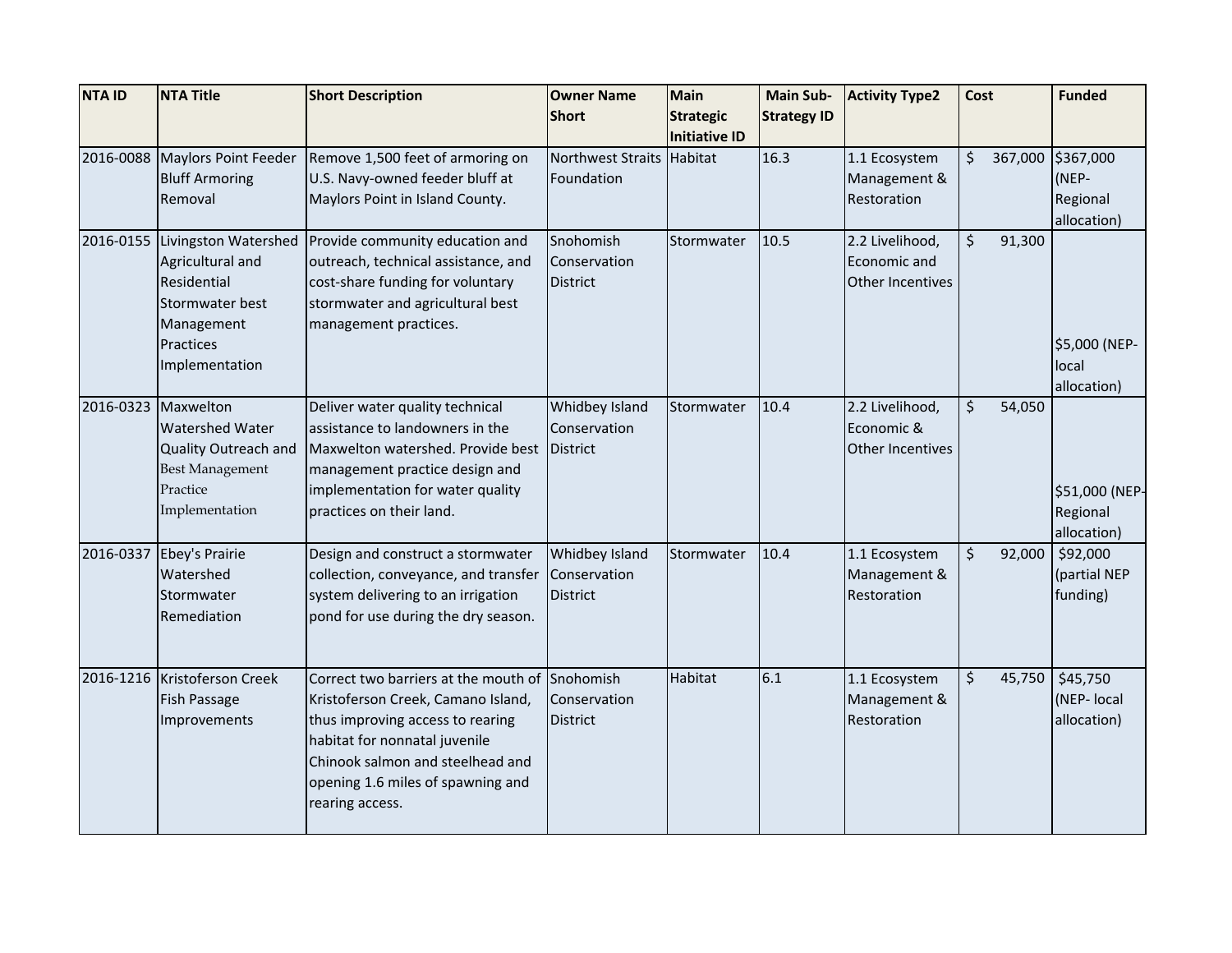|           | 2016-0058 Possession Sound<br><b>Nearshore Protection</b>                   | Purchase and permanently protect<br>10 acres of estuarine intertidal<br>wetlands and 37 acres of mature<br>forested upland with 2,800 feet of<br>feeder bluffs. Restore degraded<br>portions by removing creosote<br>removal and controlling invasive<br>species.                | <b>Whidbey Camano Habitat</b><br>Land Trust  |                | 16.1 | 3.1 Ecosystem<br>Protection                  | \$1,365,000        | due for<br>funding 2018<br><b>NEP Regional</b><br>Allocation |
|-----------|-----------------------------------------------------------------------------|----------------------------------------------------------------------------------------------------------------------------------------------------------------------------------------------------------------------------------------------------------------------------------|----------------------------------------------|----------------|------|----------------------------------------------|--------------------|--------------------------------------------------------------|
| 2016-0055 | <b>Crescent Harbor</b><br><b>Creek Restoration</b>                          | Restore natural stream and<br>floodplain processes, conditions,<br>functions, and biological responses<br>in lower Crescent Harbor Creek and<br>the Crescent Harbor Salt Marsh, a<br>206-acre estuary restoration site<br>located at the mouth of Crescent<br>Harbor Creek.      | <b>Skagit River</b><br>System<br>Cooperative | <b>Habitat</b> | 2.2  | 1.1 Ecosystem<br>Management &<br>Restoration | 750,000<br>Ś.      |                                                              |
| 2016-0057 | <b>Species Removal</b>                                                      | Crockett Lake Invasive Remove invasive species at Crockett<br>Lake and restore native plant<br>communities over 460 acres. Targets<br>hairy willow-herb and poison<br>hemlock, which have spread fast and<br>are threatening the health of this<br>critically important wetland. | Whidbey Camano Habitat<br><b>Land Trust</b>  |                | 15.3 | 1.1 Ecosystem<br>Management &<br>Restoration | \$<br>100,000      |                                                              |
| 2016-0059 | Camano Island State<br><b>Park Restoration</b><br><b>Public Involvement</b> | Support outreach efforts to restore<br>fish access and natural tidal<br>conditions, functions, and biological<br>responses in a 4.5-acre historic<br>pocket estuary in Camano Island<br><b>State Park.</b>                                                                       | <b>Skagit River</b><br>System<br>Cooperative | <b>Habitat</b> | 16.2 | 3.2 Recovery<br>Design and<br>Planning       | 217,760<br>$\zeta$ |                                                              |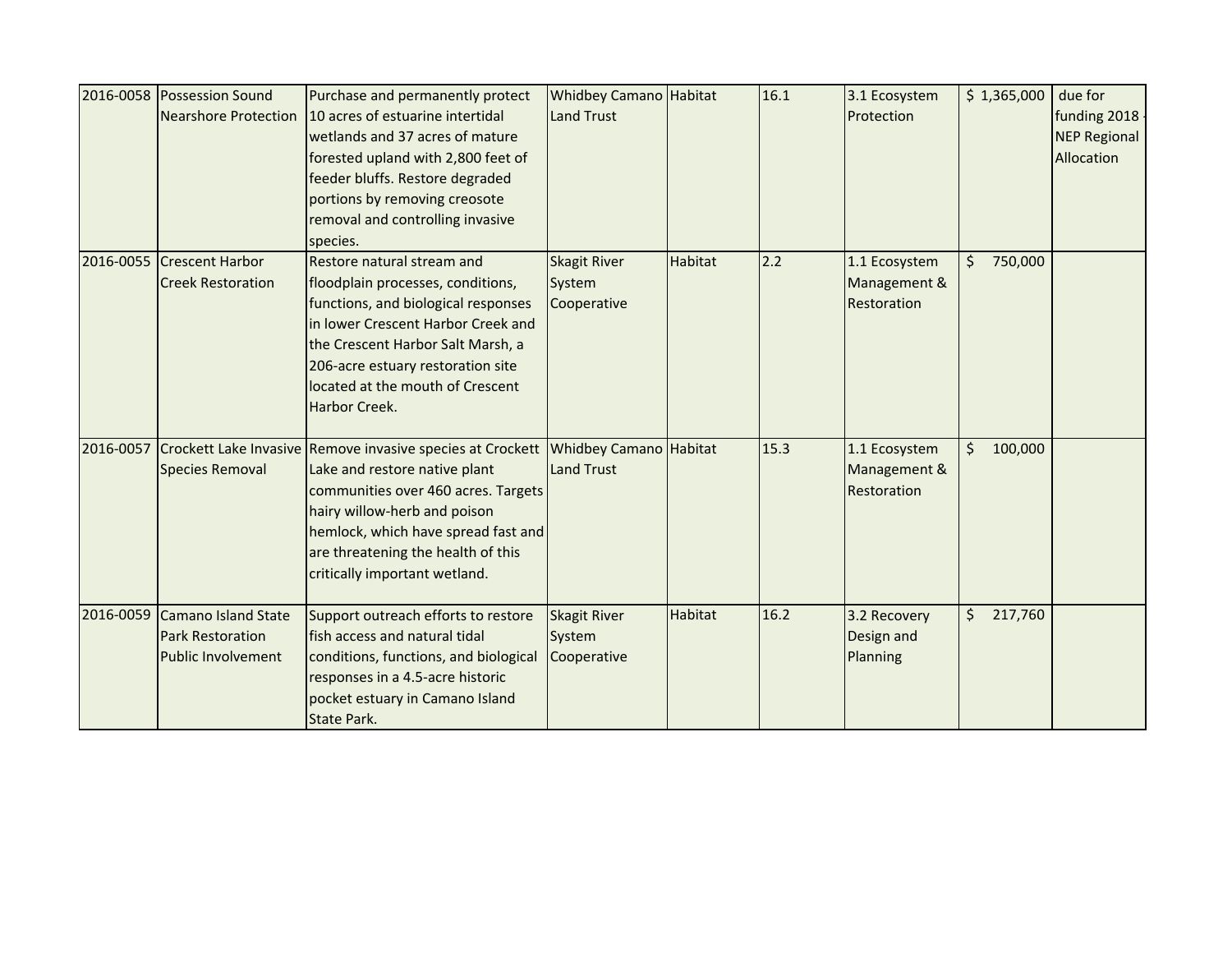|           | 2016-0085 Cornet Bay Pier<br>Retrofit                                                   | Remove armoring and creosoted<br>pilings at the Marine Maintenance<br>Pier at Cornet Bay and replace 85<br>feet of solid decking with slatted<br>decking to increase light to the<br>intertidal zone.                                                           | Northwest Straits Habitat<br>Foundation |                | 16.2 | 1.1 Ecosystem<br>Management &<br>Restoration | $\zeta$<br>587,000 |  |
|-----------|-----------------------------------------------------------------------------------------|-----------------------------------------------------------------------------------------------------------------------------------------------------------------------------------------------------------------------------------------------------------------|-----------------------------------------|----------------|------|----------------------------------------------|--------------------|--|
| 2016-0090 | Seahorse Siesta<br><b>Feeder Bluff Armor</b><br>Removal                                 | Remove 136 feet of armor (in the<br>form of an old barge and 70 to 100<br>cubic yards of vertical concrete wall)<br>from the toe of a high feeder bluff at<br>the Seahorse Siesta Community<br>Beach in Langley, Island County.                                 | <b>Northwest Straits</b><br>Foundation  | <b>Habitat</b> | 16.3 | 1.1 Ecosystem<br>Management &<br>Restoration | 495,000<br>\$      |  |
|           | 2016-0105 Island County<br>Pollution<br>Identification and<br><b>Correction Program</b> | Supports Phase 2 of the pollution<br>identification and correction<br>program in Island County. Identify<br>bacteria sources in target<br>watersheds with known surface<br>water quality exceedances.                                                           | <b>Island County</b>                    | Shellfish      | 21.4 | 3.5 Monitoring<br>and Evaluation             | \$200,000          |  |
| 2016-0120 | Oak Harbor Marina<br>Stormwater<br><b>Improvement Project</b>                           | Remove approximately 700 feet of<br>the current storm drain that flows<br>directly into Oak Harbor with a<br>natural filtering system. Increase the<br>launch ramp angle to reduce<br>pollutants from vehicles that have to<br>be submerged to launch a vessel. | City of Oak<br><b>Harbor</b>            | Stormwater     | 10.3 | 1.1 Ecosystem<br>Management &<br>Restoration | \$1,200,000        |  |
| 2016-0121 | Oak Harbor Marina<br><b>Water Shading</b><br><b>Reduction Project</b>                   | Remove and dispose of covered<br>moorage roofs, support structures,<br>21 dock fingers, and 10 piles on D<br>and E docks. Remove approximately<br>46,000 square feet of shading.                                                                                | City of Oak<br><b>Harbor</b>            | <b>Habitat</b> | 16.2 | 1.1 Ecosystem<br>Management &<br>Restoration | \$1,250,000        |  |